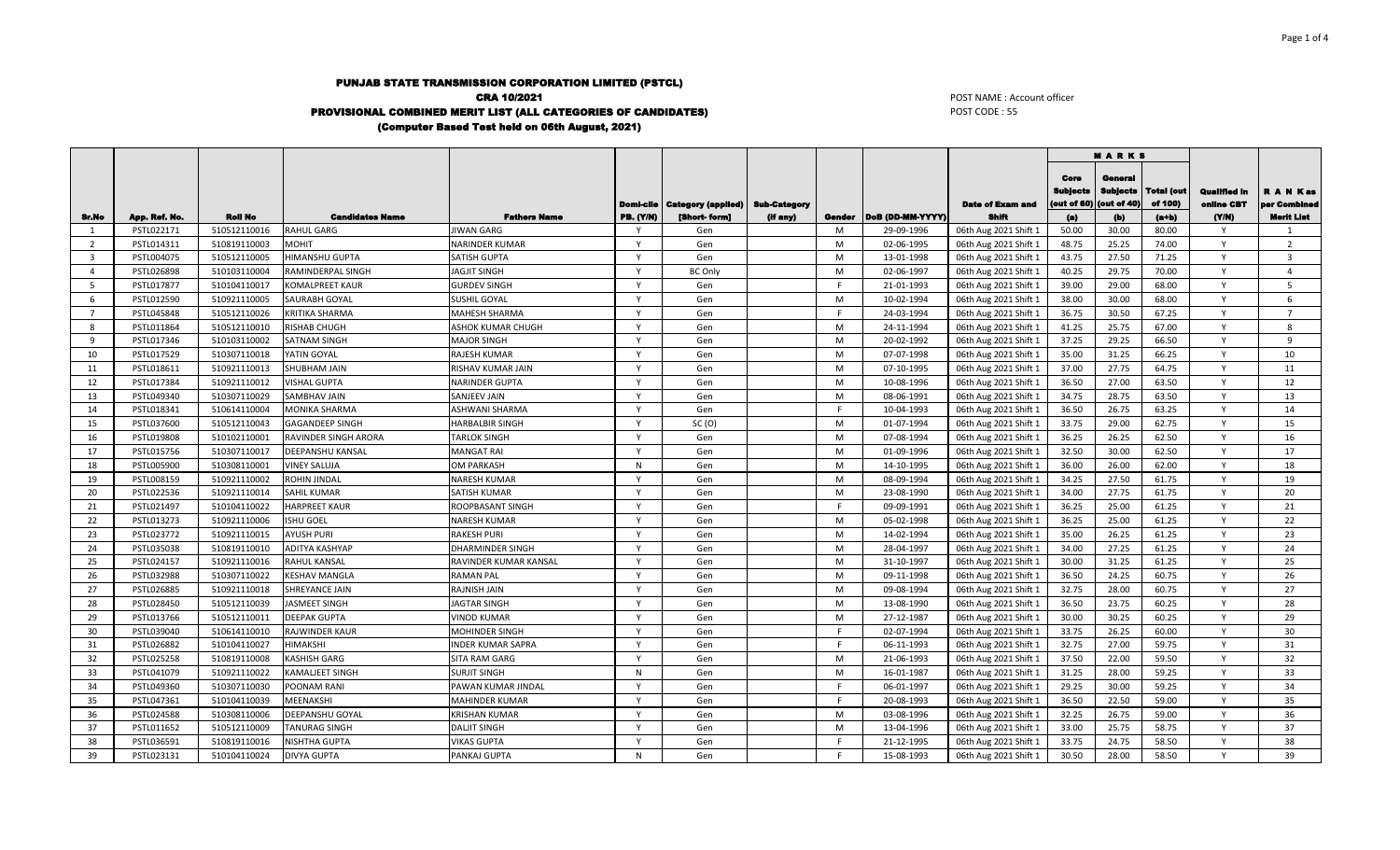|          |                          |                              |                                               |                                          |                   |                                       |                     |             |                          |                                                | <b>MARKS</b>                           |                                          |                       |                                   |                         |  |  |
|----------|--------------------------|------------------------------|-----------------------------------------------|------------------------------------------|-------------------|---------------------------------------|---------------------|-------------|--------------------------|------------------------------------------------|----------------------------------------|------------------------------------------|-----------------------|-----------------------------------|-------------------------|--|--|
|          |                          |                              |                                               |                                          |                   | <b>Domi-cile   Category (applied)</b> | <b>Sub-Category</b> |             |                          | <b>Date of Exam and</b>                        | Core<br><b>Subjects</b><br>out of $60$ | General<br><b>Subjects</b><br>(out of 40 | Total (out<br>of 100) | <b>Qualified In</b><br>online CBT | A N Kas<br>per Combined |  |  |
| Sr.No    | App. Ref. No.            | <b>Roll No</b>               | <b>Candidates Name</b>                        | <b>Fathers Name</b>                      | <b>PB. (Y/N)</b>  | [Short-form]                          | (if any)            | Gender<br>F | DoB (DD-MM-YYYY)         | <b>Shift</b>                                   | (a)                                    | (b)                                      | $(a+b)$               | (YM)                              | Merit List              |  |  |
| 40       | PSTL044564               | 510716110005                 | <b>PAVITARJIT KAUR</b><br><b>TANU SHARMA</b>  | PARAMJIT SINGH                           | Y<br>Y            | Gen                                   |                     | F.          | 15-10-1991               | 06th Aug 2021 Shift 1                          | 33.25<br>28.50                         | 24.75<br>29.50                           | 58.00<br>58.00        | Y<br>Y                            | 40                      |  |  |
| 41<br>42 | PSTL019043<br>PSTL009474 | 510716110002<br>510614110001 | KANUPRIYA                                     | VISHWANATH SHARMA<br>RAKESH KUMAR MITTAL | $\mathsf{v}$      | Gen                                   |                     | F.          | 24-08-1994<br>19-01-1992 | 06th Aug 2021 Shift 1                          | 35.00                                  | 22.50                                    | 57.50                 | Y                                 | 41<br>42                |  |  |
|          |                          |                              | <b>LOVISH BAJAJ</b>                           |                                          | Y                 | Gen                                   |                     | M           |                          | 06th Aug 2021 Shift 1                          |                                        |                                          |                       | Y                                 | 43                      |  |  |
| 43<br>44 | PSTL043785<br>PSTL051575 | 510307110025<br>510512110030 | HITESH BHARGAVA                               | <b>RATTAN LAL</b><br>ARUN BHARGAVA       | $\mathsf{v}$      | Gen<br>Gen                            |                     | M           | 22-12-1992<br>25-11-1983 | 06th Aug 2021 Shift 1<br>06th Aug 2021 Shift 1 | 35.00<br>33.75                         | 22.50<br>23.75                           | 57.50<br>57.50        |                                   | 44                      |  |  |
|          | PSTL028375               |                              |                                               | PREM CHAND SINGLA                        | Y                 |                                       |                     | M           |                          |                                                | 33.25                                  | 24.25                                    | 57.50                 | Y                                 | 45                      |  |  |
| 45<br>46 | PSTL013522               | 510307110003<br>510308110003 | PANKAJ KUMAR SINGLA<br><b>RAMANDEEP SINGH</b> | <b>RESHAM SINGH</b>                      | Y                 | Gen<br>Gen                            |                     | M           | 29-07-1992<br>13-08-1988 | 06th Aug 2021 Shift 1                          | 33.00                                  | 24.50                                    | 57.50                 | Y                                 | 46                      |  |  |
| 47       | PSTL011066               | 510104110012                 | <b>JYOTIKA ROY</b>                            | <b>JASWANT ROY</b>                       | N                 | Gen                                   |                     | F           | 05-10-1992               | 06th Aug 2021 Shift 1<br>06th Aug 2021 Shift 1 | 32.50                                  | 25.00                                    | 57.50                 | Y                                 | 47                      |  |  |
| 48       | PSTL054943               | 510512110033                 | CHARU WALIA                                   | <b>SUNIL WALIA</b>                       |                   | Gen                                   |                     | F.          | 14-02-1993               |                                                | 30.00                                  | 27.50                                    | 57.50                 | Y                                 | 48                      |  |  |
| 49       |                          | 510512110006                 | <b>PANKUSH CHOPRA</b>                         |                                          | $\mathsf{v}$      | Gen                                   |                     | M           | 19-02-1995               | 06th Aug 2021 Shift 1                          | 32.00                                  | 25.25                                    | 57.25                 | Y                                 | 49                      |  |  |
| 50       | PSTL007064               |                              | <b>GURPREET KAUR</b>                          | RAJINDER CHOPRA                          | $\mathsf{v}$      |                                       |                     | F           |                          | 06th Aug 2021 Shift 1                          | 30.50                                  | 26.50                                    | 57.00                 | Y                                 | 50                      |  |  |
|          | PSTL031088               | 510819110009                 |                                               | <b>KULJEET SINGH</b>                     | Y                 | Gen                                   |                     | M           | 30-09-1990               | 06th Aug 2021 Shift 1                          |                                        |                                          |                       | Y                                 | 51                      |  |  |
| 51       | PSTL015520               | 510921110009                 | <b>ABHINAV GARG</b>                           | <b>VARINDER GARG</b>                     | Y                 | Gen                                   |                     | F.          | 03-09-1997               | 06th Aug 2021 Shift 1                          | 32.00                                  | 24.75                                    | 56.75                 | Y                                 |                         |  |  |
| 52       | PSTL042523               | 510512110024                 | <b>CHAHAT BEHAL</b>                           | <b>SALIL BEHAL</b>                       |                   | Gen                                   |                     |             | 04-04-1992               | 06th Aug 2021 Shift 1                          | 29.75                                  | 27.00                                    | 56.75                 | Y                                 | 52                      |  |  |
| 53       | PSTL016895               | 510512110013                 | <b>DOLLY SHARMA</b>                           | <b>SURINDER SHARMA</b>                   | Y                 | Gen                                   |                     | F.          | 05-04-1992               | 06th Aug 2021 Shift 1                          | 28.75                                  | 27.75                                    | 56.50                 |                                   | 53                      |  |  |
| 54       | PSTL048133               | 510614110011                 | <b>GUNEET SINGH</b>                           | <b>SHARANJEET SINGH</b>                  | Y                 | Gen                                   |                     | M           | 16-11-1996               | 06th Aug 2021 Shift 1                          | 36.25                                  | 20.00                                    | 56.25                 | Y<br>$\mathsf{Y}$                 | 54                      |  |  |
| 55       | PSTL014321               | 510819110004                 | <b>BIKRAMJIT SINGH</b>                        | <b>PARAMJEET SINGH</b>                   | Y                 | Gen                                   |                     | M           | 23-03-1993               | 06th Aug 2021 Shift 1                          | 36.00                                  | 20.25                                    | 56.25                 |                                   | 55                      |  |  |
| 56       | PSTL013444               | 510921110007                 | HARJIT SINGH SANDHU                           | <b>JANGIR SINGH</b>                      | Y                 | Gen                                   |                     | M           | 06-01-1985               | 06th Aug 2021 Shift 1                          | 34.25                                  | 22.00                                    | 56.25                 | Y                                 | 56                      |  |  |
| 57       | PSTL050836               | 510307110032                 | <b>JIMMY SINGLA</b>                           | <b>PREM KUMAR</b>                        | $\mathsf{Y}$<br>Y | Gen                                   |                     | M           | 16-11-1991               | 06th Aug 2021 Shift 1                          | 33.75                                  | 22.50                                    | 56.25                 | Y<br>Y                            | 57                      |  |  |
| 58       | PSTL003385               | 510104110003                 | <b>KANIKA GARG</b>                            | <b>CHETAN KUMAR</b>                      |                   | Gen                                   |                     | F.          | 05-05-1994               | 06th Aug 2021 Shift 1                          | 31.25                                  | 25.00                                    | 56.25                 | $\mathsf{Y}$                      | 58                      |  |  |
| 59       | PSTL036371               | 510307110023                 | JASPREET SINGH                                | <b>RAJINDER SINGH</b>                    | Y                 | Gen                                   |                     | M           | 07-08-1992               | 06th Aug 2021 Shift 1                          | 29.75                                  | 26.25                                    | 56.00                 |                                   | 59                      |  |  |
| 60       | PSTL019859               | 510104110018                 | <b>NITIN KUMAR</b>                            | <b>GOBIND LAL</b>                        | N                 | Gen                                   |                     | M           | 25-04-1997               | 06th Aug 2021 Shift 1                          | 34.50                                  | 21.25                                    | 55.75                 | Y                                 | 60                      |  |  |
| 61       | PSTL034902               | 510614110002                 | <b>MANVINDER KAUR</b>                         | <b>KULDEEP SINGH</b>                     | $\mathsf{v}$      | Gen                                   |                     | F           | 26-11-1991               | 06th Aug 2021 Shift 1                          | 32.25                                  | 23.50                                    | 55.75                 | Y                                 | 61                      |  |  |
| 62       | PSTL015314               | 510921110008                 | <b>ANKUR SINGLA</b>                           | <b>KRISHAN LAL</b>                       | N                 | Gen                                   |                     | M           | 24-08-1988               | 06th Aug 2021 Shift 1                          | 26.25                                  | 29.50                                    | 55.75                 | Y                                 | 62                      |  |  |
| 63       | PSTL000594               | 510206110001                 | <b>DARSHPREET KAUR</b>                        | <b>SATNAM SINGH</b>                      | Y                 | Gen                                   |                     | F           | 20-03-1993               | 06th Aug 2021 Shift 1                          | 34.00                                  | 21.50                                    | 55.50                 | Y                                 | 63                      |  |  |
| 64       | PSTL027610               | 510512110018                 | <b>KAPIL BANSAL</b>                           | <b>SANJAY BANSAL</b>                     | Y                 | Gen                                   |                     | M           | 30-12-1994               | 06th Aug 2021 Shift 1                          | 32.25                                  | 23.25                                    | 55.50                 | Y                                 | 64                      |  |  |
| 65       | PSTL036015               | 510614110009                 | <b>JASPREET KAUR</b>                          | <b>HARJINDER SINGH</b>                   | Y                 | Gen                                   |                     | F           | 06-10-1993               | 06th Aug 2021 Shift 1                          | 29.75                                  | 25.50                                    | 55.25                 | Y                                 | 65                      |  |  |
| 66       | PSTL006771               | 510104110009                 | <b>SHARAD SACHDEVA</b>                        | SUNIL KUMAR SACHDEVA                     | N                 | Gen                                   |                     | M           | 20-12-1990               | 06th Aug 2021 Shift 1                          | 31.25                                  | 23.75                                    | 55.00                 | Y                                 | 66                      |  |  |
| 67       | PSTL010741               | 510307110004                 | YADWINDER GOYAL                               | <b>RAJ KUMAR</b>                         | Y                 | Gen                                   |                     | M           | 10-07-1995               | 06th Aug 2021 Shift 1                          | 30.50                                  | 24.50                                    | 55.00                 | Y                                 | 67                      |  |  |
| 68       | PSTL016331               | 510921110011                 | PRINCE CHAWLA                                 | RAJINDER CHAWLA                          | Y                 | Gen                                   |                     | M           | 23-09-1995               | 06th Aug 2021 Shift 1                          | 27.50                                  | 27.50                                    | 55.00                 | Y                                 | 68                      |  |  |
| 69       | PSTL053076               | 510512110031                 | <b>ABHISHEK GUPTA</b>                         | <b>KRISHAN GOPAL</b>                     | Y                 | Gen                                   |                     | M           | 10-12-1991               | 06th Aug 2021 Shift 1                          | 34.25                                  | 20.50                                    | 54.75                 | Y                                 | 69                      |  |  |
| 70       | PSTL053607               | 510512110049                 | <b>AMAN GOYAL</b>                             | ANIL KUMAR GOYAL                         | N                 | Gen                                   |                     | M           | 07-10-1993               | 06th Aug 2021 Shift 1                          | 33.50                                  | 21.25                                    | 54.75                 | Y                                 | 70                      |  |  |
| 71       | PSTL050110               | 510307110031                 | <b>MUSKAN GARG</b>                            | DHARMINDER KUMAR                         | Y                 | Gen                                   |                     | F.          | 04-05-1997               | 06th Aug 2021 Shift 1                          | 32.00                                  | 22.75                                    | 54.75                 | Y                                 | 71                      |  |  |
| 72       | PSTL044748               | 510512110025                 | SONIA                                         | RAKESH KUMAR                             | Y                 | Gen                                   |                     | F.          | 19-10-1991               | 06th Aug 2021 Shift 1                          | 32.00                                  | 22.50                                    | 54.50                 | Y                                 | 72                      |  |  |
| 73       | PSTL030578               | 510512110020                 | <b>ISHDEEP KAUR</b>                           | <b>AMARJIT SINGH</b>                     | Y                 | Gen                                   |                     | F.          | 24-11-1995               | 06th Aug 2021 Shift 1                          | 27.25                                  | 26.75                                    | 54.00                 | Y                                 | 73                      |  |  |
| 74       | PSTL049083               | 510819110020                 | <b>ISHA MALHOTRA</b>                          | RAVINDER MALHOTRA                        | $\mathsf{v}$      | Gen                                   |                     | F.          | 10-08-1990               | 06th Aug 2021 Shift 1                          | 26.00                                  | 28.00                                    | 54.00                 | Y                                 | 74                      |  |  |
| 75       | PSTL036609               | 510307110024                 | <b>AKSHIV GARG</b>                            | HOME CHAND GARG                          | $\mathsf{v}$      | Gen                                   |                     | M           | 15-08-1996               | 06th Aug 2021 Shift 1                          | 30.00                                  | 23.25                                    | 53.25                 | Y                                 | 75                      |  |  |
| 76       | PSTL007011               | 510308110002                 | <b>VIVEK KUMAR SINGLA</b>                     | <b>PAWAN KUMAR</b>                       | v                 | Gen                                   |                     | M           | 12-12-1991               | 06th Aug 2021 Shift 1                          | 27.75                                  | 25.50                                    | 53.25                 | Y                                 | 76                      |  |  |
| 77       | PSTL004710               | 510104110004                 | <b>GURJEET KAUR</b>                           | <b>KRISHAN CHAND</b>                     | N                 | Gen                                   |                     | F           | 28-06-1990               | 06th Aug 2021 Shift 1                          | 32.50                                  | 20.50                                    | 53.00                 | Y                                 | 77                      |  |  |
| 78       | PSTL047659               | 510307110027                 | <b>ESHANT KUKKAR</b>                          | <b>SURINDER KUKKAR</b>                   | Y                 | Gen                                   |                     | M           | 01-10-1994               | 06th Aug 2021 Shift 1                          | 32.00                                  | 21.00                                    | 53.00                 | Y                                 | 78                      |  |  |
| 79       | PSTL019208               | 510307110006                 | <b>MANJOT SINGH</b>                           | AJIT SINGH                               | Y                 | Gen                                   |                     | M           | 22-12-1989               | 06th Aug 2021 Shift 1                          | 35.00                                  | 17.50                                    | 52.50                 | $\mathsf{Y}$                      | 79                      |  |  |
| 80       | PSTL020941               | 510512110036                 | <b>KETAN SHARMA</b>                           | <b>RAKESH KUMAR</b>                      | Y                 | Gen                                   |                     | M           | 16-06-1988               | 06th Aug 2021 Shift 1                          | 32.75                                  | 19.75                                    | 52.50                 | Y                                 | 80                      |  |  |
| 81       | PSTL008050               | 510819110014                 | SONIKA GOYAL                                  | <b>PREM KUMAR</b>                        | Y                 | Gen                                   |                     | F.          | 09-01-1990               | 06th Aug 2021 Shift 1                          | 30.00                                  | 22.50                                    | 52.50                 | Y                                 | 81                      |  |  |
| 82       | PSTL042830               | 510104110036                 | <b>SHWETA JINDAL</b>                          | <b>SHIV NARAYAN JINDAL</b>               | N                 | Gen                                   |                     | F.          | 17-11-1992               | 06th Aug 2021 Shift 1                          | 27.25                                  | 25.25                                    | 52.50                 | Y                                 | 82                      |  |  |
| 83       | PSTL021322               | 510512110015                 | <b>GAGANDEEP SINGH</b>                        | <b>SUKHJIT SINGH</b>                     | Y                 | Gen                                   |                     | M           | 06-12-1990               | 06th Aug 2021 Shift 1                          | 27.00                                  | 25.50                                    | 52.50                 | Y                                 | 83                      |  |  |
| 84       | PSTL000091               | 510307110014                 | <b>SUNAINA SHARMA</b>                         | <b>VISHNU SHARMA</b>                     | $\mathsf{Y}$      | Gen                                   |                     | F.          | 10-12-1985               | 06th Aug 2021 Shift 1                          | 26.25                                  | 26.25                                    | 52.50                 | $\mathsf{v}$                      | 84                      |  |  |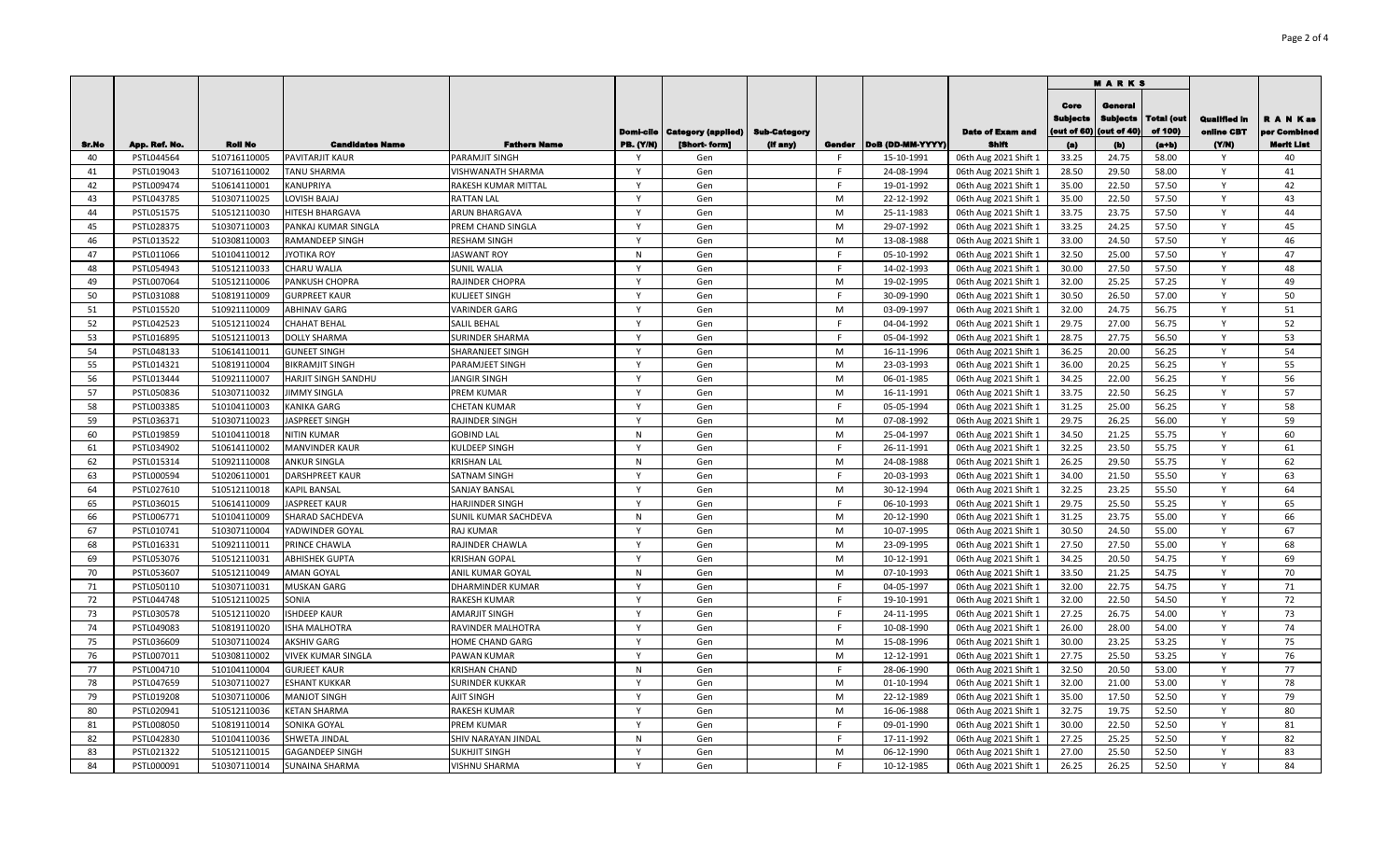|              |                             |                              |                                                   |                                                  |                       |                                       |                     |         |                          |                                | <b>MARKS</b>                          |                                  |                       |                            |                          |
|--------------|-----------------------------|------------------------------|---------------------------------------------------|--------------------------------------------------|-----------------------|---------------------------------------|---------------------|---------|--------------------------|--------------------------------|---------------------------------------|----------------------------------|-----------------------|----------------------------|--------------------------|
| <b>Sr.No</b> |                             | <b>Roll No</b>               | <b>Candidates Name</b>                            |                                                  |                       | <b>Domi-cile   Category (applied)</b> | <b>Sub-Category</b> |         | Gender DoB (DD-MM-YYYY)  | <b>Date of Exam and</b>        | Core<br><b>Bublects</b><br>out of 60) | General<br>Subiects<br>out of 40 | Total (out<br>of 100) | Qualified in<br>oniine CBT | R A N Kas<br>er Combinee |
| 85           | App. Ref. No.<br>PSTL020390 | 510819110015                 | RITIKA                                            | <b>Fathers Name</b><br><b>PAWAN KUMAR GARG</b>   | PB. (Y/N)<br><b>V</b> | [Short-form]<br>Gen                   | (If any)            | F.      | 13-05-1995               | Shift<br>06th Aug 2021 Shift 1 | (a)<br>26.25                          | (b)<br>26.25                     | $(a+b)$<br>52.50      | (YM)<br>Y                  | <b>Merit List</b><br>85  |
| 86           | PSTL020949                  | 510512110014                 | <b>RICHA ARORA</b>                                | <b>NANAK CHAND</b>                               | Y                     | Gen                                   |                     | F.      | 20-11-1996               | 06th Aug 2021 Shift 1          | 33.25                                 | 18.75                            | 52.00                 | Y                          | 86                       |
| 87           | PSTL033160                  | 510512110041                 | <b>UJWAL ARORA</b>                                | PAWAN KUMAR ARORA                                | <b>V</b>              | Gen                                   |                     | M       | 31-03-1995               | 06th Aug 2021 Shift 1          | 33.75                                 | 17.75                            | 51.50                 | Y                          | 87                       |
| 88           | PSTL048024                  | 510104110040                 | <b>ROHIT JINDAL</b>                               | HEM RAJ JINDAL                                   | Y                     | Gen                                   |                     | M       | 20-04-1991               | 06th Aug 2021 Shift 1          | 32.50                                 | 18.75                            | 51.25                 | Y                          | 88                       |
| 89           | PSTL029634                  | 510104110028                 | <b>PUNEET JAIN</b>                                | <b>NALIN JAIN</b>                                | <b>V</b>              | Gen                                   |                     | M       | 18-10-1989               | 06th Aug 2021 Shift 1          | 31.75                                 | 19.50                            | 51.25                 | Y                          | 89                       |
| 90           | PSTL002121                  | 510819110001                 | PANKAJ BANSAL                                     | <b>RAJ BAHADUR</b>                               | Y                     | Gen                                   |                     | M       | 28-02-1991               | 06th Aug 2021 Shift 1          | 30.75                                 | 20.50                            | 51.25                 | Y                          | 90                       |
| 91           | PSTL033663                  | 510921110020                 | <b>MOHIT GOYAL</b>                                | <b>RAKESH GOYAL</b>                              |                       | Gen                                   |                     | M       | 28-10-1992               | 06th Aug 2021 Shift 1          | 28.25                                 | 23.00                            | 51.25                 | v                          | 91                       |
| 92           | PSTL007847                  | 510104110010                 | <b>PARUL SINGLA</b>                               | HEM RAJ SINGLA                                   |                       | Gen                                   |                     | M       | 22-09-1984               | 06th Aug 2021 Shift 1          | 27.50                                 | 23.75                            | 51.25                 | $\mathsf{v}$               | 92                       |
| 93           | PSTL000299                  | 510921110001                 | DEEPANSHU SINGLA                                  | <b>SUMEER KUMAR</b>                              |                       | Gen                                   |                     | M       | 21-09-1995               | 06th Aug 2021 Shift 1          | 27.50                                 | 23.75                            | 51.25                 | $\mathsf{v}$               | 93                       |
| 94           | PSTL030198                  | 510307110020                 | <b>MITTIKA GARG</b>                               | <b>ASHOK KUMAR GARG</b>                          |                       | Gen                                   |                     | M       | 04-08-1997               | 06th Aug 2021 Shift 1          | 27.00                                 | 24.25                            | 51.25                 |                            | 94                       |
| 95           | PSTL000222                  | 510512110001                 | <b>ROBIN SAINI</b>                                | JAGDISH RAJ SAINI                                |                       | Gen                                   |                     | M       | 04-10-1991               | 06th Aug 2021 Shift 1          | 28.50                                 | 22.50                            | 51.00                 |                            | 95                       |
| 96           | PSTL053512                  | 510512110032                 | <b>LOVEENA DHAMIJA</b>                            | PANKAJ DHAMIJA                                   |                       | Gen                                   |                     | E       | 10-11-1992               | 06th Aug 2021 Shift 1          | 24.50                                 | 26.50                            | 51.00                 |                            | 96                       |
| 97           | PSTL017223                  | 510819110005                 | <b>PALAK JINDAL</b>                               | <b>ANIL KUMAR JINDAL</b>                         |                       | Gen                                   |                     | F.      | 22-04-1997               | 06th Aug 2021 Shift 1          | 34.75                                 | 16.00                            | 50.75                 | Y                          | 97                       |
| 98           | PSTL033738                  | 510104110032                 | <b>DEEPESH KAPILA</b>                             | <b>AVINASH KANT KAPILA</b>                       |                       | Gen                                   |                     | M       | 20-06-1995               | 06th Aug 2021 Shift 1          | 33.25                                 | 17.50                            | 50.75                 |                            | 98                       |
| 99           | PSTL054265                  | 510819110021                 | <b>NIDHI</b>                                      | <b>SOM NATH SINGLA</b>                           | $\mathsf{v}$          | Gen                                   |                     | F       | 07-03-1991               | 06th Aug 2021 Shift 1          | 27.00                                 | 23.50                            | 50.50                 | Y                          | 99                       |
| 100          | PSTL017880                  | 510308110004                 | <b>ROHIT JAIN</b>                                 | <b>ASHOK KUMAR</b>                               | $\mathsf{Y}$          | Gen                                   |                     | M       | 16-09-1993               | 06th Aug 2021 Shift 1          | 30.75                                 | 19.50                            | 50.25                 | Y                          | 100                      |
| 101          | PSTL055086                  | 510411110001                 | <b>HARRITY KAPOOR</b>                             | <b>SANJEEV KAPOOR</b>                            | $\mathsf{v}$          | Gen                                   |                     | F       | 12-09-1993               | 06th Aug 2021 Shift 1          | 29.75                                 | 20.50                            | 50.25                 | Y                          | 101                      |
| 102          | PSTL031008                  | 510307110021                 | <b>HARSH NAGORI</b>                               | <b>PAWAN KUMAR</b>                               | $\mathsf{v}$          | Gen                                   |                     | M       | 10-12-1992               | 06th Aug 2021 Shift 1          | 27.25                                 | 23.00                            | 50.25                 | $\mathsf{Y}$               | 102                      |
| 103          | PSTL032491                  | 510921110019                 | <b>MUKTA GOYAL</b>                                | <b>BINDER GOYAL</b>                              | $\mathsf{v}$          | Gen                                   |                     | F.      | 23-07-1993               | 06th Aug 2021 Shift 1          | 27.00                                 | 23.25                            | 50.25                 | $\mathsf{Y}$               | 103                      |
| 104          | PSTL029448                  | 510102110002                 | SAHIL GOEL                                        | <b>RAJPAL GOEL</b>                               | $\mathsf{v}$          |                                       |                     | M       | 18-11-1991               | 06th Aug 2021 Shift 1          | 28.75                                 | 21.25                            | 50.00                 | Y                          | 104                      |
| 105          | PSTL002680                  | 510104110002                 | <b>MANISH DHIMAN</b>                              | RAJESH DHIMAN                                    | Y                     | Gen<br><b>BC Only</b>                 |                     | M       | 28-08-1994               | 06th Aug 2021 Shift 1          | 28.00                                 | 22.00                            | 50.00                 | Y                          | 105                      |
| 106          | PSTL016046                  | 510921110010                 | <b>RAHUL ANEJA</b>                                | <b>RAJ KUMAR ANEJA</b>                           | <b>V</b>              | Gen                                   |                     | M       | 03-11-1993               | 06th Aug 2021 Shift 1          | 28.50                                 | 21.00                            | 49.50                 | N                          | 106                      |
| 107          | PSTL026040                  |                              | <b>AMIT KUMAR</b>                                 | <b>DAVINDER KUMAR</b>                            | N                     |                                       |                     | M       | 18-09-1989               | 06th Aug 2021 Shift 1          | 26.50                                 | 23.00                            | 49.50                 | N                          | 107                      |
| 108          | PSTL049307                  | 510104110025<br>510308110014 | DAMANPREET SINGH MIDHA                            | <b>DALJEET SINGH MIDHA</b>                       | <b>V</b>              | Gen<br>Gen                            |                     | M       | 16-07-1993               | 06th Aug 2021 Shift 1          | 26.00                                 | 23.50                            | 49.50                 | N                          | 108                      |
| 109          | PSTL043267                  | 510104110037                 | <b>CHIRAG</b>                                     | <b>SHAM LAL</b>                                  | Y                     | Gen                                   |                     | M       | 09-11-1992               |                                | 25.50                                 | 24.00                            | 49.50                 | N                          | 109                      |
| 110          | PSTL036701                  | 510104110033                 | <b>KRITIKA</b>                                    | <b>DALIP BANSAL</b>                              | $\mathbf v$           |                                       |                     | F       | 22-02-1994               | 06th Aug 2021 Shift 1          | 27.25                                 | 22.00                            | 49.25                 | N                          | 110                      |
|              | PSTL053844                  |                              |                                                   |                                                  | Y                     | Gen                                   |                     | M       |                          | 06th Aug 2021 Shift 1          |                                       | 26.50                            | 49.25                 |                            | 111                      |
| 111<br>112   |                             | 510921110024                 | <b>GAURAV KUMAR</b><br>PRIYA KAD                  | <b>SURESH KUMAR</b><br>SHASHI KUMAR KAD          | <b>V</b>              | Gen                                   |                     | F       | 18-02-1988<br>30-01-1993 | 06th Aug 2021 Shift 1          | 22.75                                 | 28.00                            | 49.25                 | N                          | 112                      |
|              | PSTL038738                  | 510307110010                 |                                                   |                                                  | Y                     | Gen                                   |                     |         |                          | 06th Aug 2021 Shift 1          | 21.25                                 |                                  |                       | N                          |                          |
| 113          | PSTL005144                  | 510104110006                 | PUNEETA RANI                                      | <b>ASHOK BANSAL</b>                              | <b>V</b>              | Gen                                   |                     | F.<br>F | 06-11-1990               | 06th Aug 2021 Shift 1          | 26.25                                 | 22.75                            | 49.00                 | N                          | 113                      |
| 114          | PSTL025349                  | 510614110006                 | <b>NANCY SINGLA</b>                               | SURINDER KUMAR SINGLA                            |                       | Gen                                   |                     | F       | 18-03-1991               | 06th Aug 2021 Shift 1          | 26.00                                 | 23.00                            | 49.00                 | N                          | 114<br>115               |
| 115          | PSTL009536                  | 510512110007                 | PRIYANKA                                          | <b>MOHAN LAL</b>                                 |                       | Gen                                   |                     |         | 19-05-1991               | 06th Aug 2021 Shift 1          | 24.00                                 | 25.00                            | 49.00                 | N                          |                          |
| 116          | PSTL035026                  | 510512110021                 | <b>SANDEEP GUPTA</b>                              | RAGHAV RAM GUPTA                                 |                       | Gen                                   |                     | M       | 25-02-1990               | 06th Aug 2021 Shift 1          | 27.50                                 | 21.25                            | 48.75                 | N<br>N                     | 116<br>117               |
| 117          | PSTL048540                  | 510819110012                 | <b>AMIT KAPOOR</b>                                | <b>RAJAN KAPOOR</b>                              |                       | Gen<br>EWS                            |                     | M<br>M  | 06-09-1984               | 06th Aug 2021 Shift 1          | 25.25                                 | 23.50                            | 48.75                 |                            | 118                      |
| 118<br>119   | PSTL048983                  | 510307110028                 | <b>ANSHUL THATHAI</b><br><b>RAKINDER AGGARWAL</b> | PREM PARKASH THATHAI<br><b>INDERJIT AGGARWAL</b> |                       | Gen                                   |                     | M       | 01-04-1993               | 06th Aug 2021 Shift 1          | 25.00                                 | 23.75<br>17.25                   | 48.75<br>48.50        |                            | 119                      |
|              | PSTL018106                  | 510307110019                 |                                                   |                                                  |                       |                                       |                     |         | 22-01-1991               | 06th Aug 2021 Shift 1          | 31.25                                 |                                  |                       | N                          |                          |
| 120          | PSTL019570                  | 510103110001                 | <b>NIKHIL VERMA</b>                               | <b>SH DEV RAJ VERMA</b>                          |                       | Gen                                   |                     | M<br>F. | 24-09-1990               | 06th Aug 2021 Shift 1          | 32.25                                 | 16.00                            | 48.25                 | N                          | 120                      |
| 121          | PSTL015719                  | 510512110012                 | <b>NIDHI VERMA</b>                                | <b>KAMAL KISHORE VERMA</b>                       |                       | Gen                                   |                     |         | 11-01-1993               | 06th Aug 2021 Shift 1          | 28.75                                 | 19.50                            | 48.25                 | N                          | 121                      |
| 122          | PSTL041659                  | 510819110018                 | <b>MANPREET KAUR SAINI</b>                        | <b>HARDEEP SINGH</b>                             |                       | Gen                                   |                     | F       | 26-02-1994               | 06th Aug 2021 Shift 1          | 26.50                                 | 21.75                            | 48.25                 | $\mathsf{N}$               | 122                      |
| 123          | PSTL039387                  | 510307110011                 | <b>MUSKAN BANSAL</b>                              | CHANDER PARKASH BANSAL                           | $\mathbf v$           | Gen                                   |                     | F.      | 11-03-1994               | 06th Aug 2021 Shift 1          | 28.50                                 | 19.25                            | 47.75                 | N                          | 123                      |
| 124          | PSTL051358                  | 510512110029                 | <b>RAHUL SHARMA</b>                               | <b>BAL KRISHAN SHARMA</b>                        | $\mathsf{Y}$          | Gen                                   |                     | M       | 13-03-1988               | 06th Aug 2021 Shift 1          | 27.50                                 | 20.00                            | 47.50                 | N                          | 124                      |
| 125          | PSTL044763                  | 510512110045                 | <b>INDERPREET SINGH</b>                           | <b>MOHAN SINGH</b>                               | $\mathsf{v}$          | Gen                                   |                     | M       | 01-08-1978               | 06th Aug 2021 Shift 1          | 25.00                                 | 22.50                            | 47.50                 | N                          | 125                      |
| 126          | PSTL045783                  | 510307110026                 | <b>VIPUL GUPTA</b>                                | <b>MADAN LAL GUPTA</b>                           | Y                     | Gen                                   |                     | M       | 21-08-1992               | 06th Aug 2021 Shift 1          | 22.50                                 | 25.00                            | 47.50                 | N                          | 126                      |
| 127          | PSTL024301                  | 510716110003                 | <b>SUVIDHA</b>                                    | <b>NARINDER KUMAR</b>                            | $\mathsf{v}$          | Gen                                   |                     | F.      | 21-10-1993               | 06th Aug 2021 Shift 1          | 29.50                                 | 17.75                            | 47.25                 | N                          | 127                      |
| 128          | PSTL056090                  | 510308110009                 | <b>GAGANDEEP JINDAL</b>                           | YESHPAL JINDAL                                   | Y                     | Gen                                   |                     | M       | 03-05-1994               | 06th Aug 2021 Shift 1          | 29.25                                 | 18.00                            | 47.25                 | ${\sf N}$                  | 128                      |
| 129          | PSTL022148                  | 510512110037                 | <b>ANKUSH SINGH SIPAYYA</b>                       | <b>S K SIPAYYA</b>                               | $\mathsf{v}$          | Gen                                   |                     | M       | 13-07-1985               | 06th Aug 2021 Shift 1          | 27.00                                 | 20.25                            | 47.25                 | $\mathsf{N}$               | 129                      |